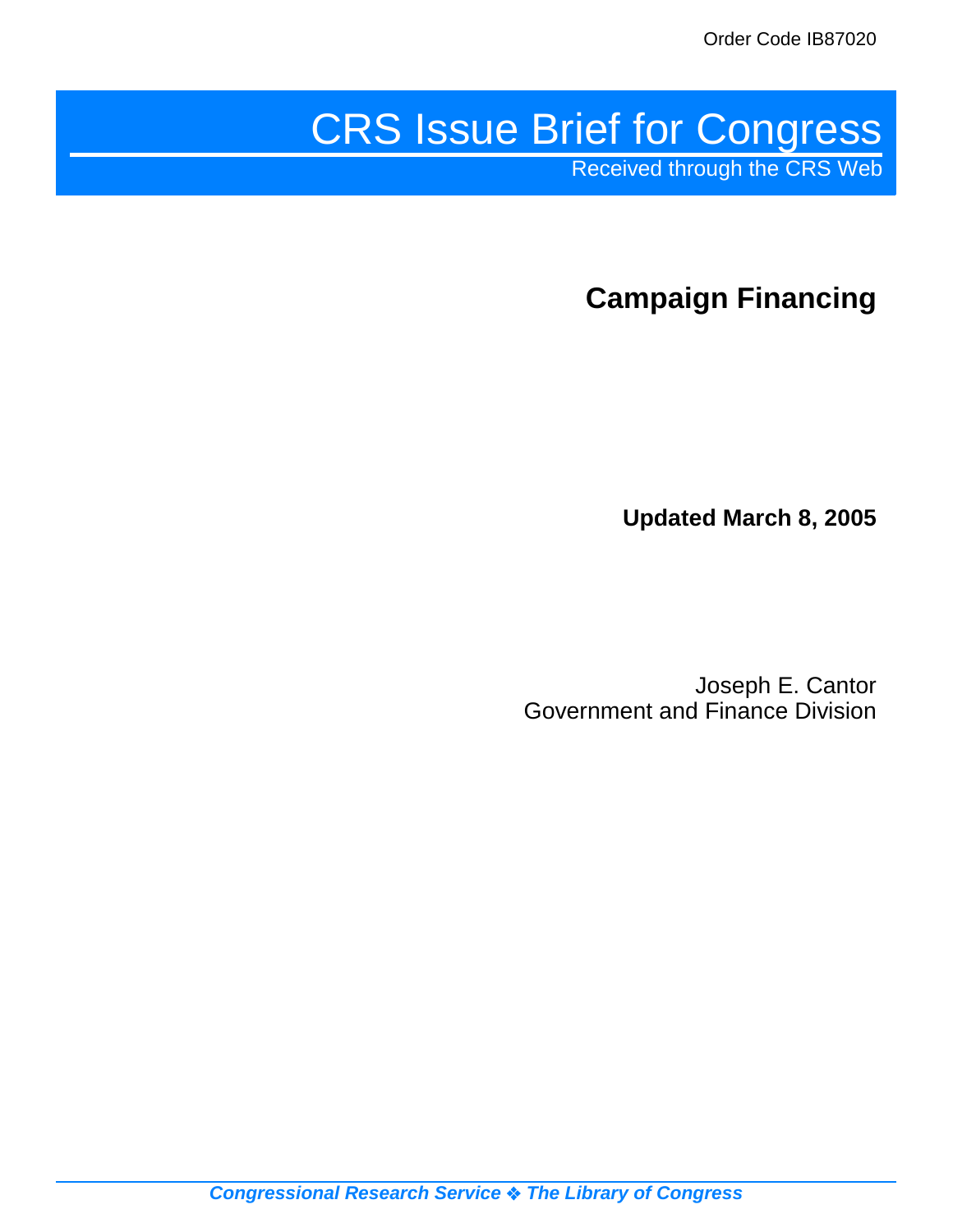## **CONTENTS**

**SUMMARY** 

MOST RECENT DEVELOPMENTS

BACKGROUND AND ANALYSIS

Evolution of the Current System

Campaign Finance Practices and Related Issues Enduring Issues: Overall Costs, Funding Sources, and Competition Increased Campaign Costs PACs and Other Sources of Campaign Funds Competitiveness in Elections Today's Paramount Issues: Perceived Loopholes in Current Law Bundling Soft Money Independent Expenditures Issue Advocacy 527 Political Organizations

Policy Options

Proposals on Enduring Issues

Campaign Spending Limits and Government Incentives or Benefits Changing the Balance Among Funding Sources Promoting Electoral Competition Congressional Efforts to Close Perceived Loopholes in Federal Election Law Bundling Independent Expenditures Soft Money Issue Advocacy 527 Activity

Legislative Action in Congress 108th Congress 109<sup>th</sup> Congress

**LEGISLATION** 

FOR ADDITIONAL READING CRS Issue Briefs CRS Reports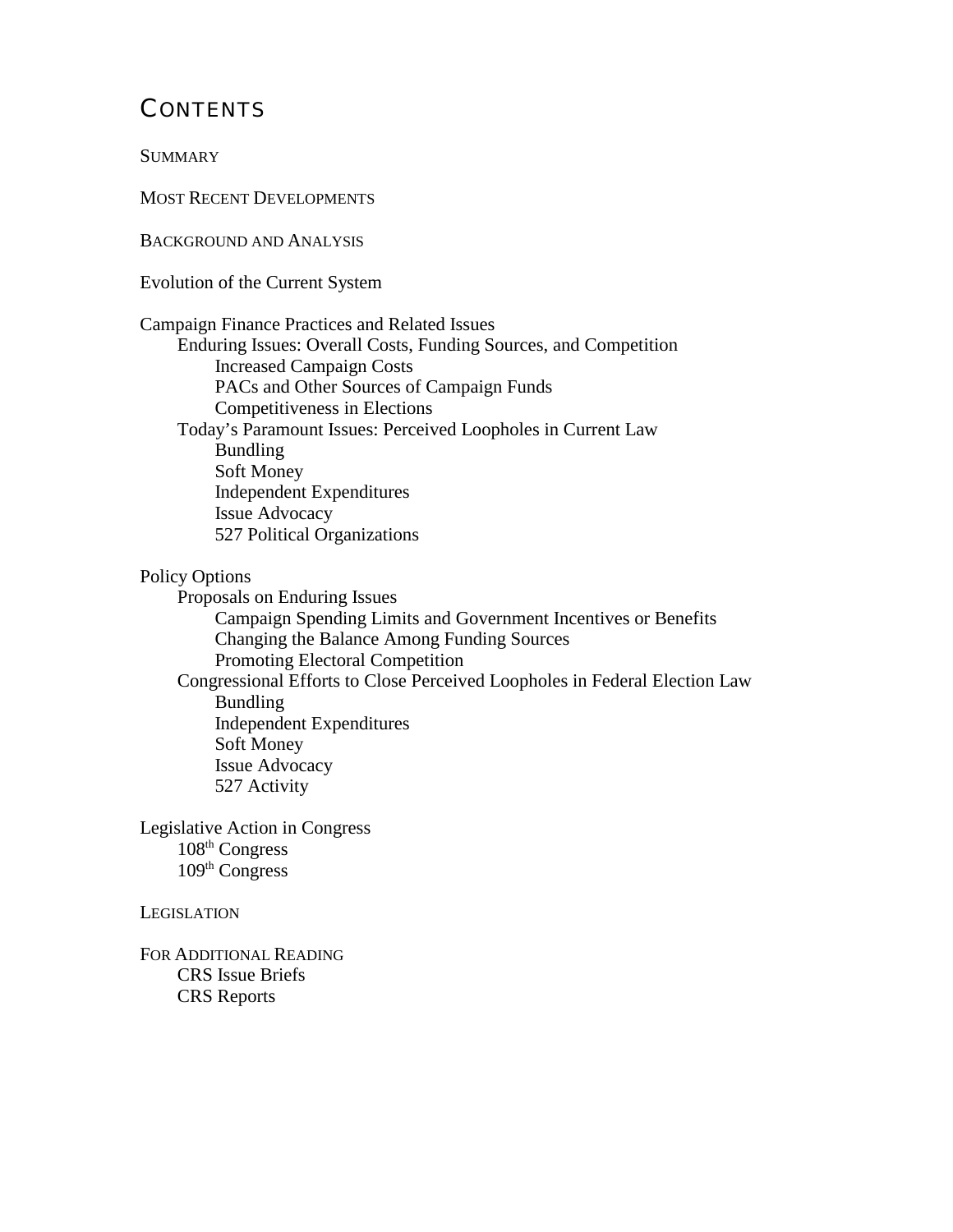## Campaign Financing

## **SUMMARY**

Concerns over financing federal elections have become a seemingly perennial aspect of our political system, long centered on the enduring issues of high campaign costs and reliance on interest groups for needed campaign funds.

Rising election costs had long fostered a sense in some quarters that spending was out of control, with too much time spent raising funds and elections "bought and sold." Debate had also focused on the role of interest groups in campaign funding, especially through political action committees (PACs).

Differences in perceptions of the campaign finance system were compounded by the major parties' different approaches. Democrats tended to favor more regulation, with spending limits and public funding or benefits a part of past proposals. Republicans generally opposed such limits and public funding.

The 1996 elections marked a turning point in the debate's focus, as it shifted from whether to further restrict already-regulated spending and funding sources to addressing activities largely or entirely outside federal election law regulation and disclosure requirements. While concerns had long been rising over soft money in federal elections, its widespread and growing use for so-called issue advocacy since 1996 raised questions over the integrity of existing regulations and the feasibility of any limits at all.

Following 1996, reform supporters offered legislation whose primary goals were to prohibit use of soft money in ways that could affect federal elections and to bring electionrelated issue advocacy communications under federal regulation. In both the  $105<sup>th</sup>$  and  $106<sup>th</sup>$  Congresses, the House passed the Shays-Meehan bill, but the Senate failed to invoke cloture to allow a vote on the companion McCain-Feingold bill.

The 106<sup>th</sup> Congress did, however, agree on an aspect of campaign reform, in passing P.L. 106-230, to require disclosure by certain tax-exempt political organizations organized under section 527 of the Internal Revenue Code. Such groups exist to influence elections, but many had not been required to disclose financial activity (to the FEC or IRS).

In the  $107<sup>th</sup>$  Congress, the Senate passed McCain-Feingold, as amended, and the House passed the companion Shays-Meehan bill), as amended. The Senate then passed the House bill, which was signed into law by President Bush as the Bipartisan Campaign Reform Act of 2002 — BCRA (P.L. 107-155), constituting the first major change to the nation's campaign finance laws since 1979.

The  $108<sup>th</sup>$  Congress found the political community adjusting to the law that took effect in November 2002 but whose constitutionality was not upheld until the Supreme Court's *McConnell v. FEC* ruling in<br>December 2003. Supporters vowed to Supporters vowed to continue their efforts through such initiatives as replacing the FEC with a new enforcement agency, providing candidates and parties with broadcast discounts, and reforming the presidential public funding system.

In the wake of the 2004 elections, when more than \$400 million was raised and spent by 527 organizations outside of federal election law regulation, the  $109<sup>th</sup>$  Congress plans to examine the role of 527 groups in federal elections.

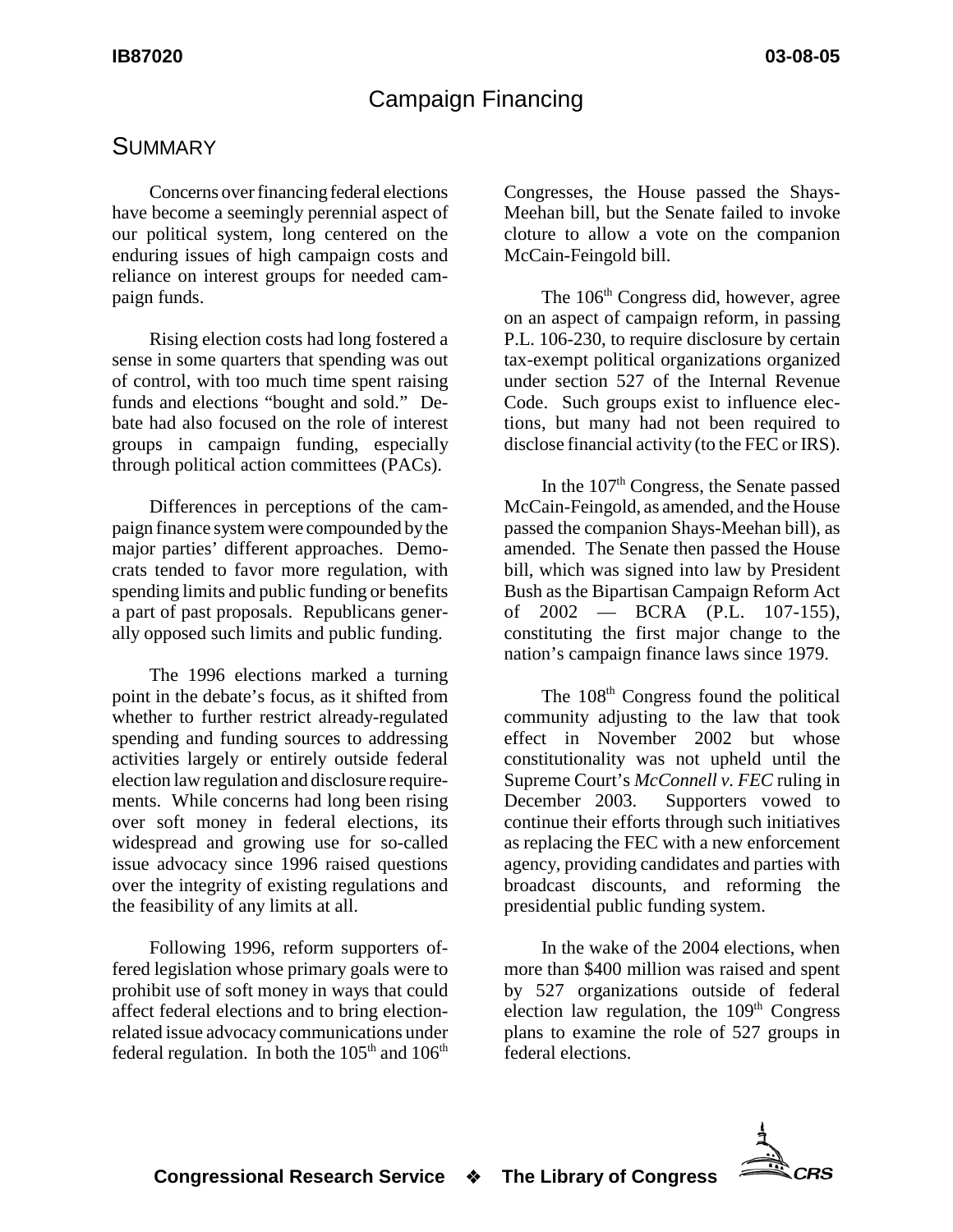### MOST RECENT DEVELOPMENTS

The Senate Rules and Administration Committee held a hearing March 8 on S. 271 (McCain-Feingold-Lott), a bill to require 527s involved in federal elections comply fully with federal election law. Chairman Lott indicated the Committee would proceed to a markup of the bill within the next month.

### BACKGROUND AND ANALYSIS

## **Evolution of the Current System**

Today's federal campaign finance law evolved during the 1970s out of five major statutes and a paramount Supreme Court case. That case not only affected earlier statutes, but it has continued to shape the dialogue on campaign finance reform.

The 1971 Federal Election Campaign Act (FECA), as amended in 1974, 1976, and 1979, imposed limits on contributions, required disclosure of campaign receipts and expenditures, and set up the Federal Election Commission (FEC) as a central administrative and enforcement agency. The Revenue Act of 1971 inaugurated public funding of presidential general elections, with funding of primaries and nominating conventions added by the 1974 FECA Amendments. The latter also imposed certain expenditure limits, struck down by the Supreme Court's landmark *Buckley v. Valeo* ruling [424 U.S. 1 (1976)].

In the *Buckley* ruling, the Court upheld the act's limitations on contributions as appropriate legislative tools to guard against the reality or appearance of improper influence stemming from candidates' dependence on large campaign contributions. However, *Buckley* invalidated the act's limitations on independent expenditures, on candidate expenditures from personal funds, and on overall campaign expenditures. These provisions, the Court ruled, placed direct and substantial restrictions on the ability of candidates, citizens, and associations to engage in protected First Amendment free speech rights. The Court saw no danger of corruption arising from large expenditures, as it did from large contributions, and reasoned that corruption alone could justify the First Amendment restrictions involved. Only voluntary limits on expenditures could be sustained, perhaps in exchange for government benefits. Such a plan was specifically upheld in the existing presidential public funding system, as a contractual agreement between the government and the candidate. The Court's dichotomous ruling, allowing limits on contributions but striking down mandatory limits on expenditures, has shaped subsequent campaign finance practices and laws, as well as the debate over campaign finance reforms.

In 2002, Congress enacted the Bipartisan Campaign Reform Act (BCRA) of 2002 (popularly known as McCain-Feingold or Shays-Meehan, for its Senate and House sponsors). This statute made the most significant changes in the FECA since the 1970s, featuring higher contribution limits, a ban on the raising of soft money by political parties and federal candidates, and a restriction on broadcast ads by outside groups in the closing days of an election. BCRA's constitutionality was challenged in court but, in a decision that surprised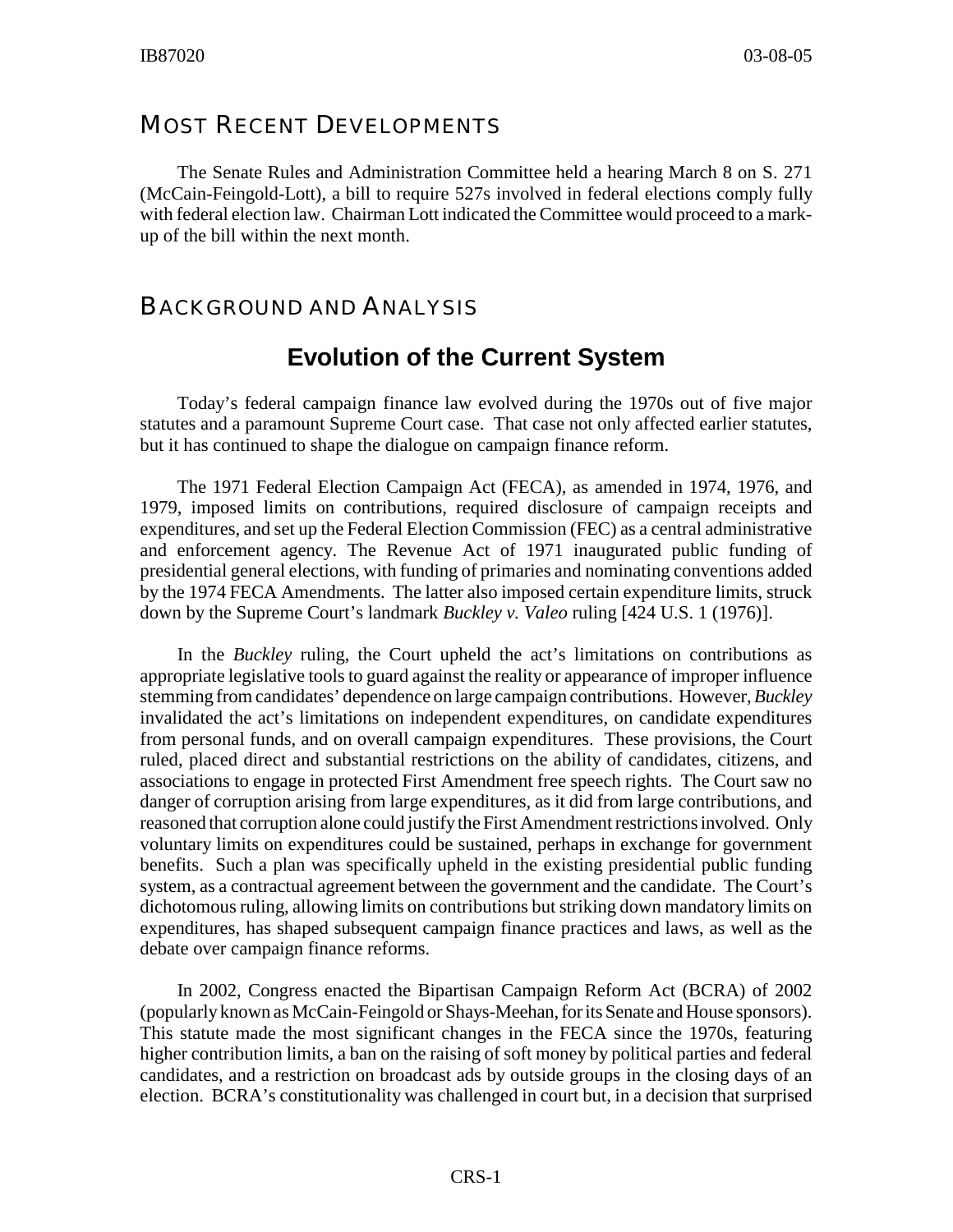many observers, was essentially upheld by the Supreme Court in its December 10, 2003 ruling in *McConnell v. FEC*.

## **Campaign Finance Practices and Related Issues**

Since the mid-1970s, the limits on contributions by individuals, political action committees (PACs), and parties, and an absence of congressional spending limits, have governed the flow of money in congressional elections. Throughout the 1980s and much of the 1990s, the two paramount issues raised by campaign finance practices were the phenomena of, first, rising campaign costs and the large amounts of money needed for elections and, second, the substantial reliance on PACs as a source of funding. Concerns were also voiced, by political scientists and the Republican congressional minority, over a third issue: the level of electoral competition, as affected by finance practices.

After 1996, the debate shifted considerably to a focus on the perceived loopholes in existing law (a source of increasing debate since the mid-1980s). The PAC issue was largely supplanted by more fundamental issues of election regulation, with observers finding new appreciation for the limited, disclosed nature of PAC funds. Concerns over competition have abated since Republicans won control of Congress in 1994, despite the perceived incumbency bias in the finance system. The issue of high campaign costs and the concomitant need for vast resources continues to underlie the debate, but even this was almost overshadowed by concerns over the system's perceived loopholes. Although these practices were (largely) presumably legal, they may have violated the law's spirit, raising a basic question of whether money in elections can, let alone should, be regulated.

### **Enduring Issues: Overall Costs, Funding Sources, and Competition**

**Increased Campaign Costs.** Since first being systematically compiled in the 1970s, campaign expenditures have risen substantially, even exceeding the overall rise in the cost of living. Campaign finance authority Herbert Alexander estimated that \$540 million was spent on all elections in the U.S. in 1976, rising to some \$3.9 billion in 2000. Early indications are that spending in 2004 greatly exceeded that level.

Aggregate costs of House and Senate campaigns increased eightfold between 1976 and 2000, from \$115.5 million to \$1.007 billion, while the cost of living rose threefold; the 2002 elections, however, recorded a drop in overall spending, to \$936 million Campaign costs for average winning candidates, a useful measure of the real cost of seeking office, show an increase in the House from \$87,000 in 1976 to \$891,000 in 2002; a winning Senate race went from \$609,000 in 1976 to \$4.9 million in 2002 (not adjusted for inflation).

The above data are cited by many as evidence that our democratic system of government has suffered as election costs have grown to levels often considered exorbitant. Specifically, it is argued that officeholders must spend too much time raising money, at the expense of their public duties and communicating with constituents. The high cost of elections and the perception that they are "bought and sold" are seen as contributing to public cynicism about the political process. Some express concern that spiraling campaign costs has resulted in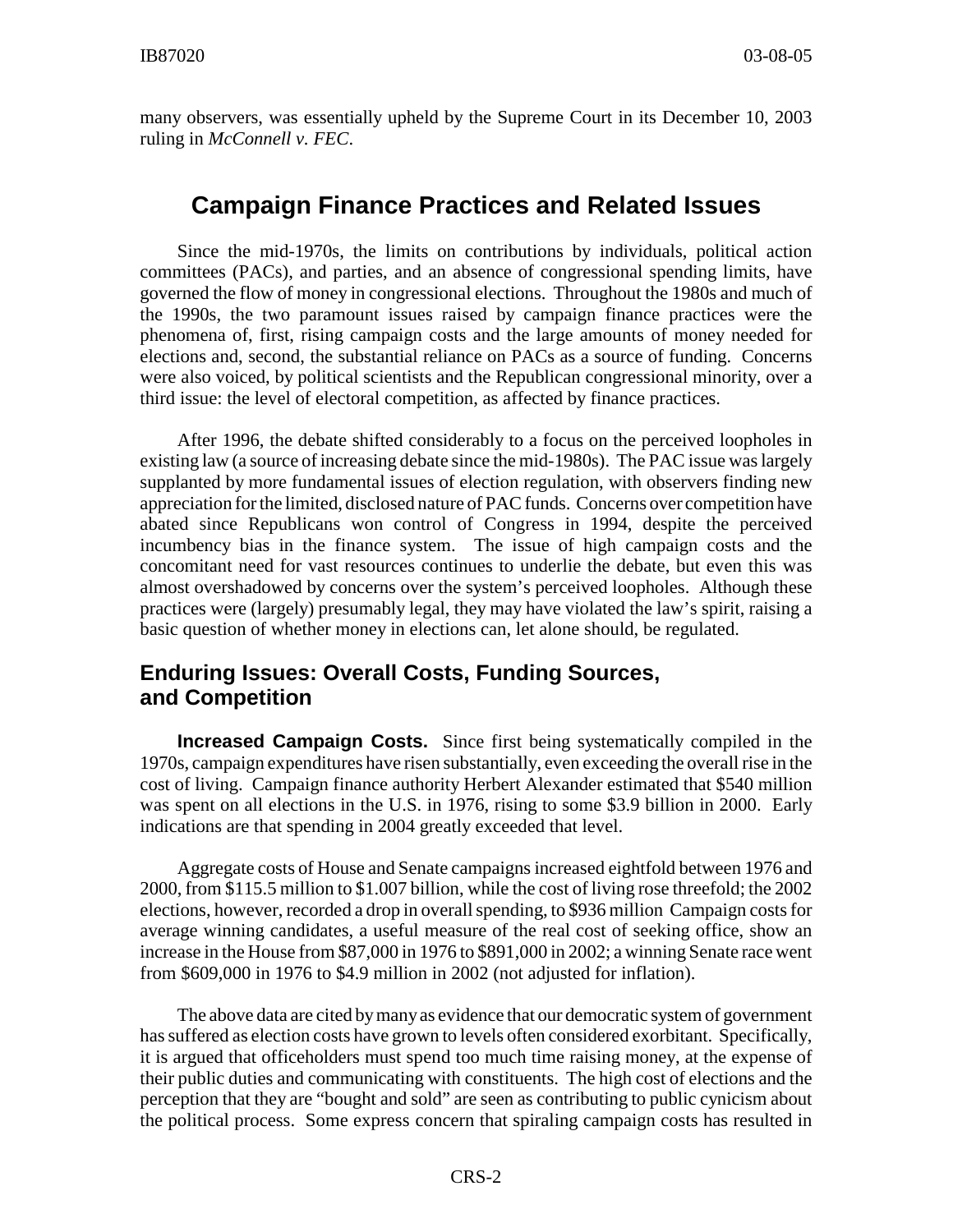more wealthy individuals seeking office or determining election winners, denying opportunities for service to those lacking adequate resources or contacts. Others see a correlation between excessive, available money and the perceived increased reliance on sophisticated, often negative, media advertising.

Not all observers view the high cost of elections with alarm. Many insist we do not spend too much on elections and maybe don't spend enough. They contrast the amount spent on elections with that spent by government at all levels, noting that only a fraction of a percent is spent to choose those who make vital decisions on the allocation of tax dollars. Similarly, they contrast costs of elections with those on commercial advertising: the nation's two leading commercial advertisers, Proctor & Gamble and General Motors, spent more to promote their products in 1996 (\$5 billion) than was spent on all U.S. elections. In such a context, these observers contend, the costs of political dialogue may not be excessive.

High election costs are seen largely as a reflection of the paramount role of media in modern elections. Increasingly high television costs and costs of fundraising in an era of contribution limits require candidates to seek a broad base of small contributors — a democratic, but time-consuming, expensive process — or to seek ever-larger contributions from small groups of wealthy contributors. It has been argued that neither wealthy candidates nor negative campaigning are new or increasing phenomena but merely that better disclosure and television's prevalence make us more aware of them. Finally, better-funded candidates do not always win, as some recent elections show.

**PACs and Other Sources of Campaign Funds.** Issues stemming from rising election expenses were, for much of the past two decades, linked to substantial candidate reliance on PAC contributions. The perception that fundraising pressures might lead candidates to tailor their appeals to the most affluent and narrowly "interested" sectors raised perennial questions about the resulting quality of representation of the whole society. The role of PACs, in itself and relative to other sources, became a major issue. In retrospect, however, it appears that the issue was really about the role of interest groups and money in elections, PACs being the most visible vehicle thereof. As discussed below, the PAC issue *per se* has seemed greatly diminished by recent events, while concerns over interest group money through other channels have grown.

Through the 1980s, statistics showed a significant increase in PAC importance. From 1974 to 1988, PACs grew in numbers from 608 to a high of 4,268, in contributions to House and Senate candidates from \$12.5 million to \$147.8 million (a 400% rise in constant dollars), and in relation to other sources from 16% of congressional campaign receipts to 34%. While PACs remain a considerable force, data show a relative decline in their role since 1988: the percentage of PAC money in total receipts dropped to 30% in 2002; PAC numbers dropped to 4,040 in 2004; contributions to candidates rose to \$274.3 million in 2002; and, after individual giving had been declining as a component (vis-a-vis PACs), some leveling off has occurred, with individuals giving 65% of Senate and 49% of House receipts in 2002, for example.

Despite aggregate data on the relative decline of PACs, they still provide a considerable share of election financing for various subgroups. For example, in 2002, House candidates got 36% of their funds from PACs; House incumbents received 44%. To critics, PACs raise troubling issues in the campaign financing debate: Are policymakers beholden to special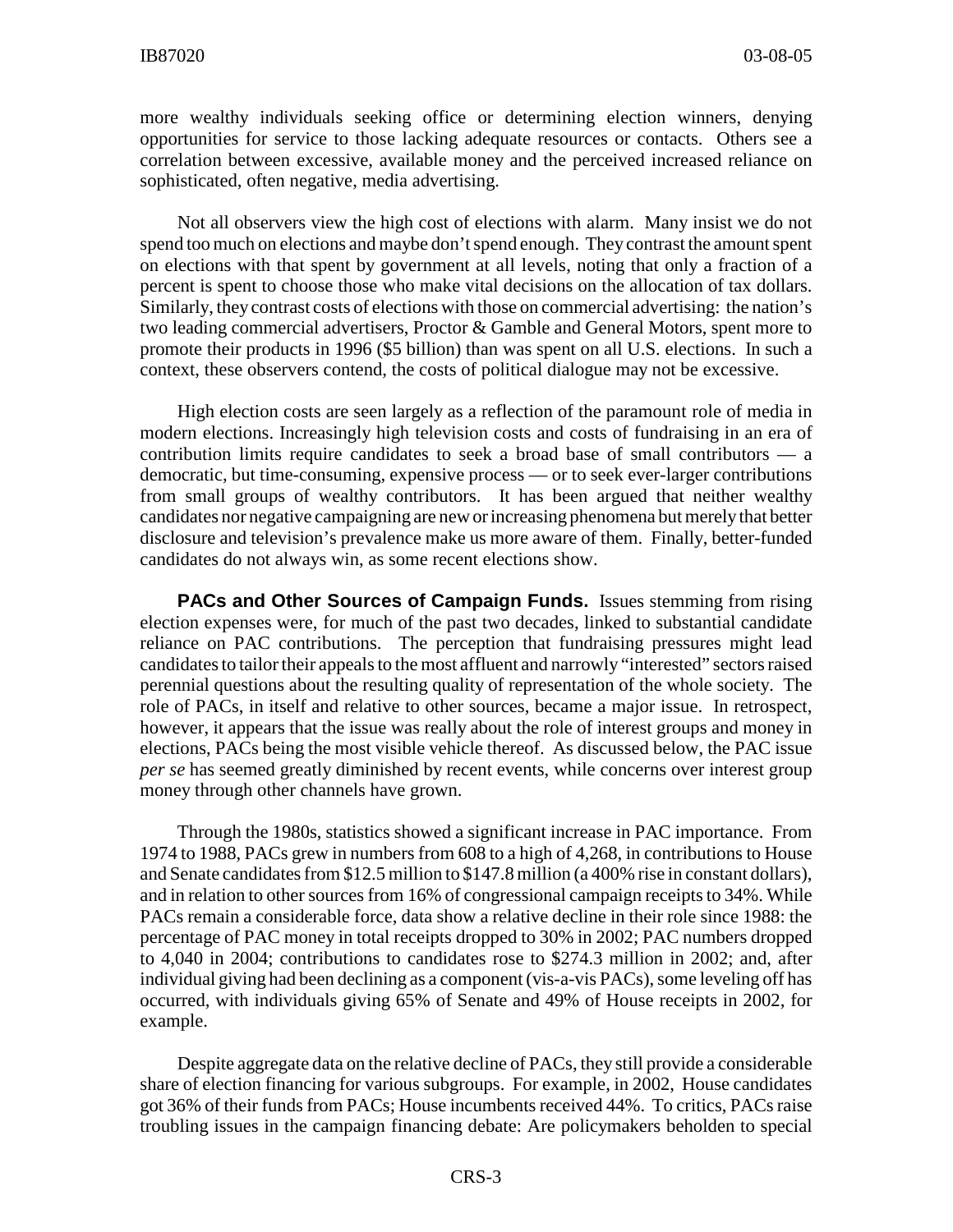interests for election help, impairing their ability to make policy choices in the national interest? Do PACs overshadow average citizens, particularly in Members' states and districts? Does the appearance of *quid pro quo* relationships between special interest givers and politician recipients, whether or not they actually exist, seriously undermine public confidence in the political system?

PAC defenders view them as reflecting the nation's historic pluralism, representing not a monolithic force but a wide variety of interests. Rather than overshadowing individual citizens, these observers see them merely as groups of such citizens, giving voice to many who were previously uninvolved. PACs are seen as promoting, not hindering, electoral competition, by funding challengers in closely contested races. In terms of influencing legislative votes, donations are seen more as rewards for past votes than as inducements to alter future ones. Defenders also challenge the presumed dichotomy between *special* and *national* interest, viewing the latter as simply the sum total of the former. PACs, they argue, afford clearer knowledge of how interest groups promote their agendas, particularly noteworthy in light of the flood of unregulated and undisclosed money since 1996.

**Competitiveness in Elections.** Many view the campaign finance system in terms of a general imbalance in resources between incumbents and challengers, as evidenced by respective spending ratios of more than 3.5:1 and 2:1 in recent House and Senate elections. In 2002, there was a closer ratio in the House, with an average expenditure of \$848,000 for an incumbent vs. \$261,000 for a challenger — a 3.2 to 1 ratio, while the average Senate incumbent's \$4.5 million exceeded the average challenger's \$2.9 million by 1.6 to 1. Incumbents' generally easier access to money is often seen as the real problem, not the aggregate amounts spent by all candidates.

Those concerned about competitiveness also view the PAC issue through this lens. With some 73% of PAC funds going to incumbents in 2002, the question of PACs "buying access" with those most likely to be elected is seen as a more serious problem than the generally high amounts of aggregate PAC giving. But others dispute that the problem is really an incumbency one or that electoral competition should be the main goal of reform. After all, there is a fair degree of turnover in Congress (through defeats, retirements, etc.), and the system does allow changed financing patterns with sometimes unexpected results, as it did in 1994. Aggregate incumbent-challenger disparities may be less meaningful, it is noted, than the disparities in hotly contested or open races.

#### **Today's Paramount Issues: Perceived Loopholes in Current Law**

Interest has intensified, especially since 1996, over campaign finance practices that have been seen by some as undermining the law's contribution and expenditure limits and its disclosure requirements. Although these are practices that may be legal, they have been characterized as "loopholes" through which electoral influence is sought by spending money in ways that detract from public confidence in the system and that are beyond the scope intended by Congress. Some of the prominent practices have been bundling, soft money, independent expenditures, issue advocacy, and, most recently, election-related activities by groups operating under section 527 of the Internal Revenue Code.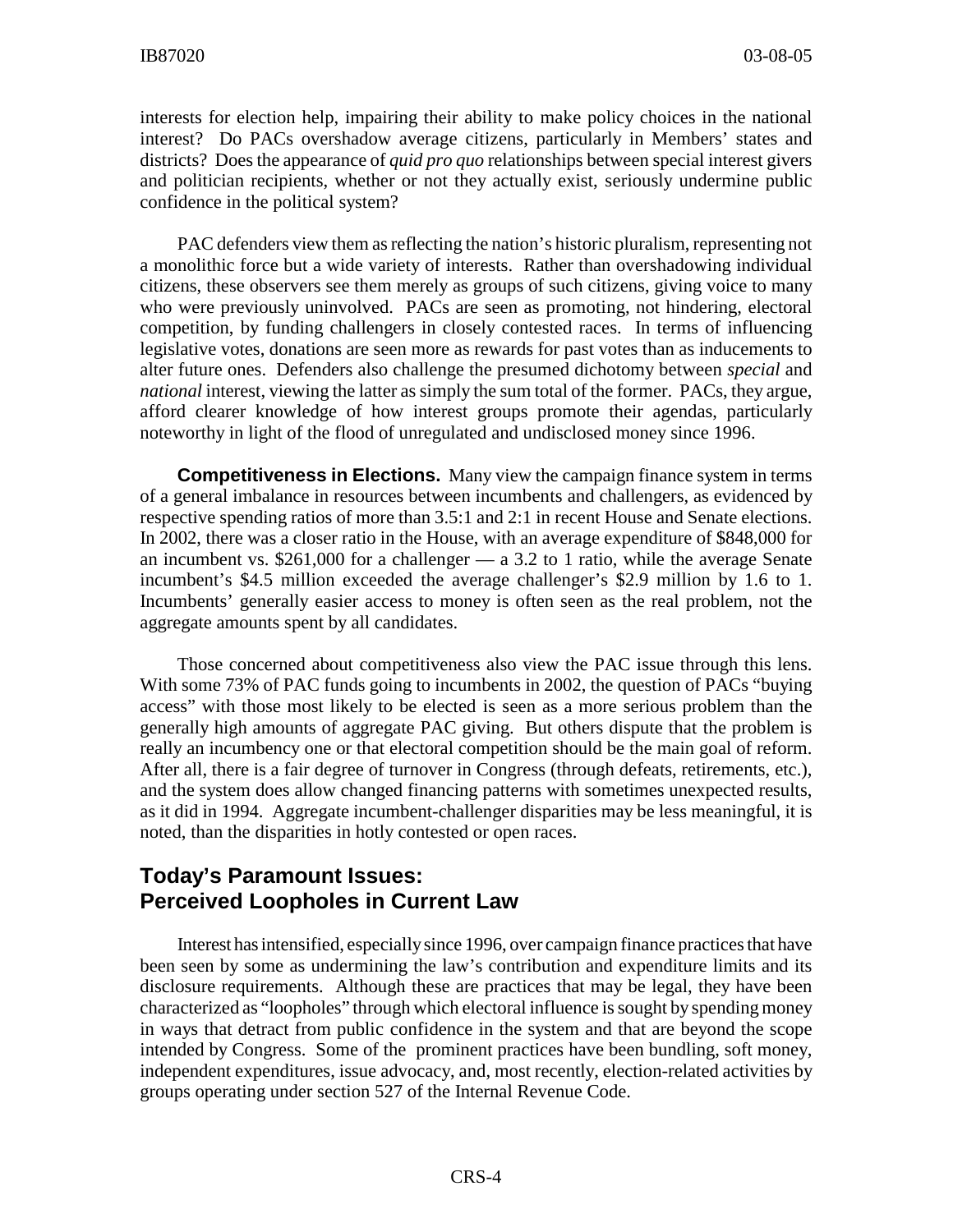**Bundling.** This involves collecting checks for (and made payable to) a specific candidate by an intermediate agent. A PAC or party may thus raise money far in excess of what it can legally contribute and receive recognition for its endeavors by the candidate.

**Soft Money.** This term generally is used to refer to money that may indirectly influence federal elections but is raised and spent outside the purview of federal laws and would be illegal if spent directly on a federal election. The significance of soft money, prior to enactment of the Bipartisan Campaign Reform Act of 2002 (BCRA), stemmed from several factors: (1) many states permit direct union and corporate contributions and individual donations in excess of \$25,000 in state campaigns, all of which are prohibited in federal races; (2) under the 1979 FECA Amendments and FEC rulings, such money could be spent by state and local parties in large or unlimited amounts on grassroots organizing and voter drives that could benefit all party candidates; and (3) publicly-funded presidential candidates may not spend privately raised money in the general election. In recent presidential elections through 2000, national parties waged extensive efforts to raise money for their state affiliates, partly to boost the national tickets beyond what could be spent directly. The data for 2000 showed that some \$495 million in soft money was raised by the major parties, nearly double the \$262 million raised in 1996.

**Independent Expenditures.** The 1976 *Buckley* ruling allowed unlimited spending by individuals or groups on communications with voters to expressly support or oppose clearly identified federal candidates, made without coordination or consultation with any candidate. Independent expenditures totaled \$11.1 million in 1992, \$22.4 million in 1996, and \$25.6 million in 2000. These expenditures may hinder a candidate's ability to compete with an opponent and respond to the charges made by outside groups. They may also impair a sense of accountability between a candidate and voters, and many question whether some form of unprovable coordination may often occur in such cases.

**Issue Advocacy.** Although federal law regulates expenditures in connection with federal elections, it has generally used a fairly narrow definition for what constitutes such spending. Prevailing judicial interpretation of Supreme Court precedent, both before and arguably since BCRA, has created a conundrum by permitting regulation of only those communications containing express advocacy, that is, communications containing explicit terms urging the election or defeat of clearly identified federal candidates. By avoiding such terms, groups arguably can promote their views and issue position in reference to particular elected officials, without triggering the disclosure and source restrictions of the FECA. Such activity, known as issue advocacy, is widely perceived as having the intent of bolstering or detracting from the public image of officials who are also candidates for office. In 1996, an estimated \$135 million was spent on issue advocacy, rising to between \$275 and \$340 million in 1998, and to \$509 million in 2000 (although these data do not distinguish between campaign-related and non-campaign-related communications). Also, groups ranging from labor unions to the Christian Coalition promote their policy views through voter guides, which present candidates' views on issues in a way that some see as helpful to some candidates and harmful to others, without meeting the standards for FECA coverage.

**527 Political Organizations.** In the years leading up to enactment of BCRA and in the wake of its major provisions being upheld by the Supreme Court in December 2003, attention has been increasingly focused on activity by interest groups operating outside the regulatory framework of federal election law. Of particular interest has been groups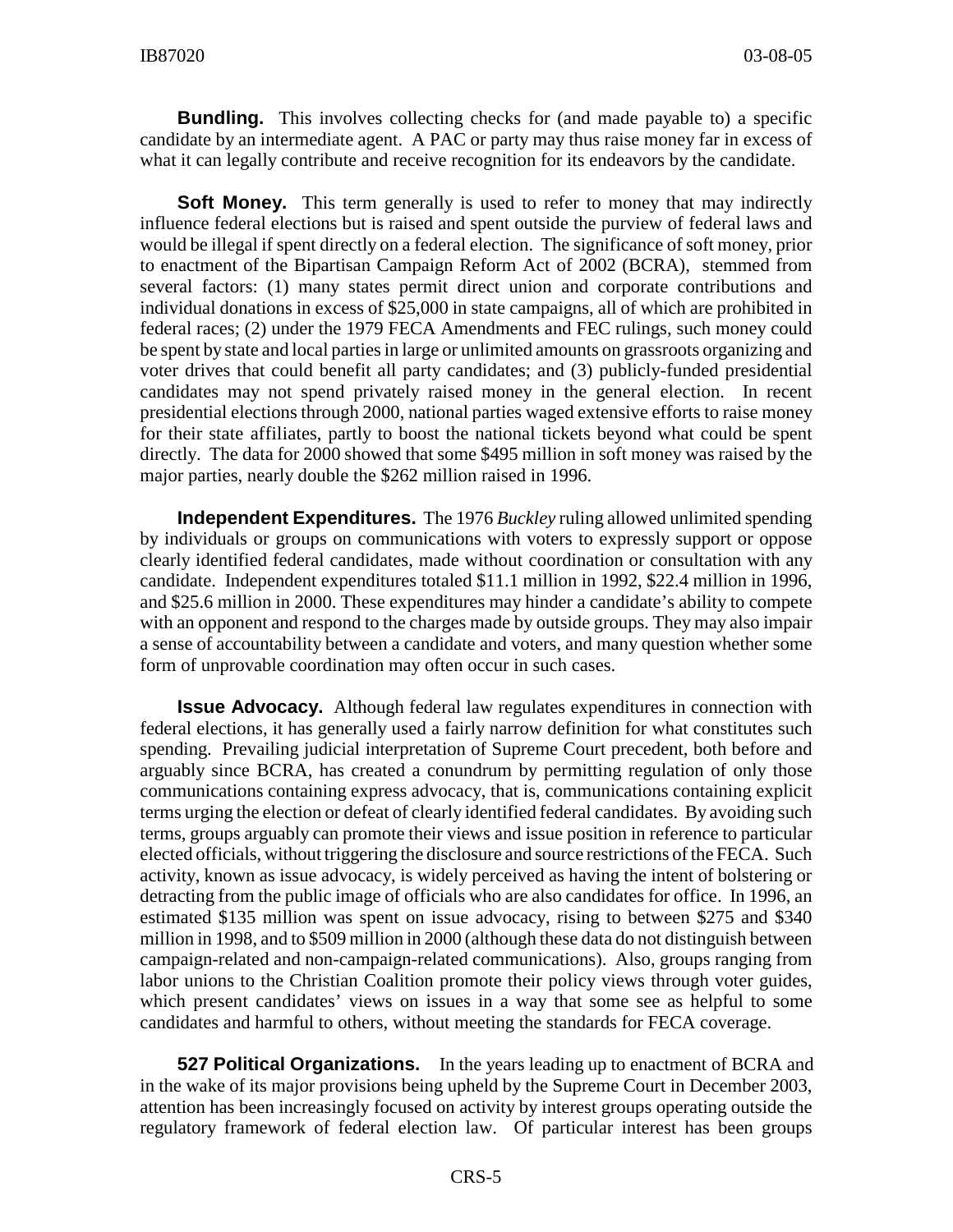operating under section 527 of the Internal Revenue Code, which provides tax-exempt status to organizations it defines as political. In 2000, some groups engaged in election-related issue advocacy aroused controversy when it was revealed that they were operating under section 527 of the IRC while not being regulated under the FECA. At that time, BCRA was still under consideration, and Congress was enmeshed in the thorny issue of regulating activity that was not express advocacy. Rather than short-circuit that debate and begin yet another on the also complicated issue of differing definitions of *political organization* under the IRC and *political committee* under the FECA, Congress addressed the issue by simply requiring disclosure to the IRS by groups with tax-exempt 527 status.

In 2002, Title II of BCRA addressed the express advocacy issue, but only with regard to broadcast advertisements in the period just prior to federal elections. BCRA was silent regarding interest groups' involvement in such other election-related activities as public communications through non-broadcast methods, broadcasts prior to the last 30 days before a primary or 60 days before a general election, voter identification, and get-out-the-vote and registration drives. These activities loom particularly large in the wake of BCRA's prohibition on national political party use of non-federally-permissible funds (i.e., soft money) to pay for voter mobilization activities. With more than \$400 million reported as being raised and spent in the 2004 elections by groups with section 527 status, public attention has now shifted to these new patterns of electioneering, raising questions as to whether requiring disclosure to the IRS is sufficient.

## **Policy Options**

The policy debate over campaign finance laws proceeds from the philosophical differences over the underlying issues discussed above, as well as the more practical, logistical questions over the proposed solutions. Two primary considerations frame this debate. What changes can be made that will not raise First Amendment objections, given court rulings in *Buckley* and other cases? What changes will not result in new, unforeseen, and more troublesome practices? These considerations are underscored by the experience with prior amendments to FECA, such as PAC growth after the 1974 limits on contributions.

Just as the overriding issues centered until recently around election costs and funding sources, the most prominent legislation long focused on controlling campaign spending, usually through voluntary systems of public funding or cost-reduction benefits, and on altering the relative importance of various funding sources. Some saw both concepts primarily in the context of promoting electoral competition, to remedy or at least not exacerbate perceived inequities between incumbents and challengers. Increasingly since the mid-1980s, and particularly since the 1996 elections, concerns over perceived loopholes that undermine federal regulation have led to proposals to curb such practices. Conversely, some proposals have urged less regulation, on the ground that it inherently invites circumvention, while still other proposals have focused exclusively on improving or expanding disclosure.

#### **Proposals on Enduring Issues**

**Campaign Spending Limits and Government Incentives or Benefits.** Until the late 1990s, the campaign reform debate often focused on the desirability of campaign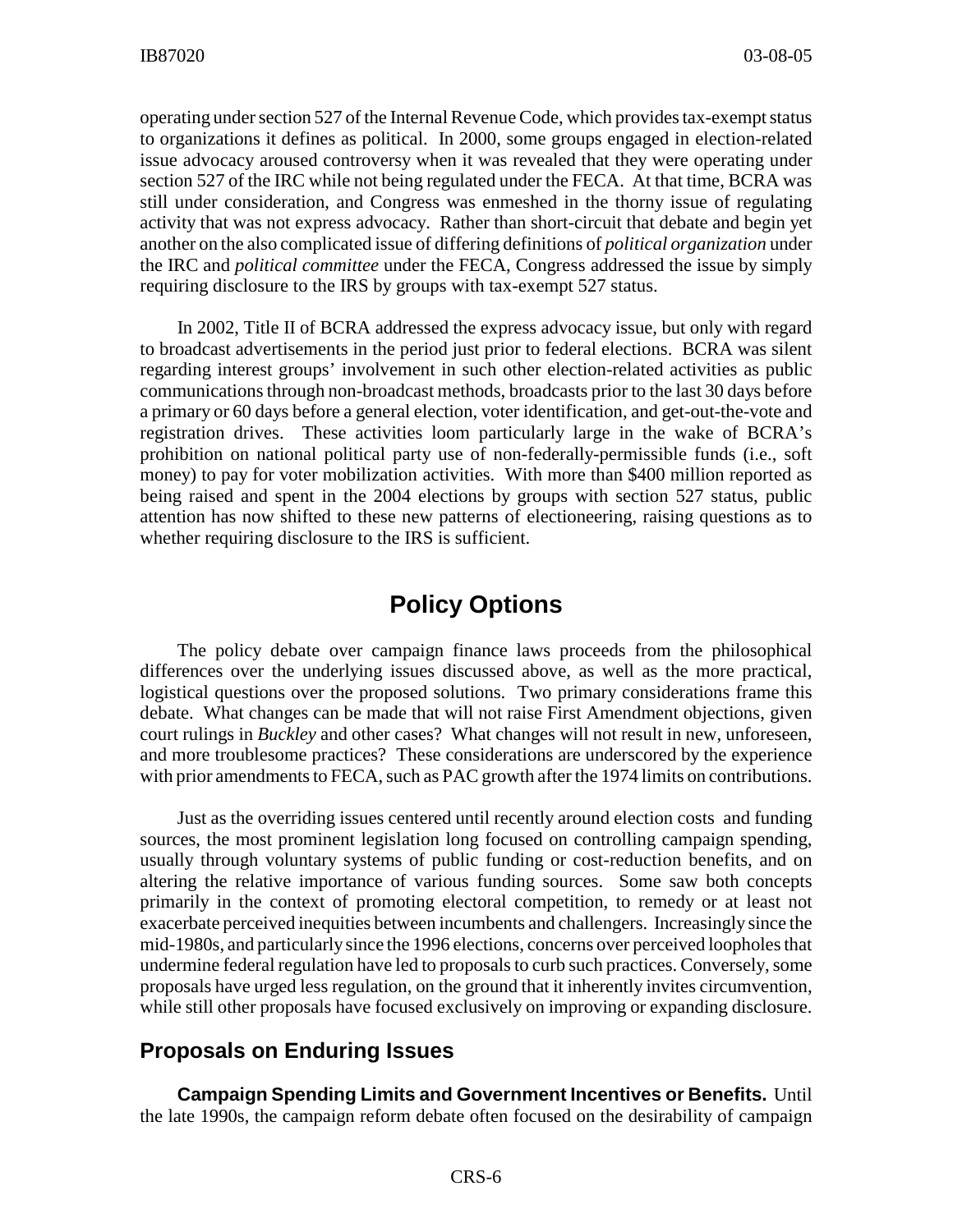spending limits. To a great extent, this debate was linked with public financing of elections. The coupling of these two controversial issues stemmed from *Buckley's* ban on mandatory spending limits, while allowing voluntary limits, with adherence a prerequisite for subsidies. Hence the notion arose in the 1970s that spending limits must be tied to public benefits, absent a constitutional amendment.

Public funding not only might serve as an inducement to voluntary limits, but by limiting the role of private money, it is billed as the strongest measure toward promoting the integrity of and confidence in the electoral process. Furthermore, it could promote competition in districts with strong incumbents or one-party domination. Public financing of congressional elections has been proposed in nearly every Congress since 1956 and has passed in several Congresses. The nation has had publicly funded presidential elections since 1976, and tax incentives for political donations were in place from 1972 to 1986.

Objections to public financing are numerous, many rooted in philosophical opposition to funding elections with taxpayer money, supporting candidates whose views are antithetical to those of many taxpayers, and adding another government program in the face of some cynicism toward government spending. The practical objections are also serious: How can a system be devised that accounts for different natures of districts and states, with different styles of campaigning and disparate media costs, and is fair to all candidates — incumbent, challenger, or open-seat, major or minor party, serious or "longshot?"

A major challenge to spending limit supporters has been how to reduce, if not eliminate, the role of public funding in their proposals. Although spending limits may have wide public support, most evidence suggests far less support for public financing. In the  $105<sup>th</sup> Congress$ , the principal reform bills debated on the floor contained neither campaign spending limits nor public funding, reflecting not only the overriding concerns over soft money and issue advocacy but also the changed political climate since the 1970s.

Stemming from the spending limits debate have been proposals to lower campaign costs, without spending limits. Proposals for free or reduced rate broadcast time and postage have received some notable bipartisan support. Such ideas seek to reduce campaign costs and the need for money, without the possibly negative effects of arbitrary limits.

**Changing the Balance Among Funding Sources.** Until the late 1990s, most proposed bills sought, at least in part, to curb PACs' perceived influence, either directly, through a ban or reduced contribution limits, or indirectly, through enhancing the role of individuals and parties. Prior to enactment of the Bipartisan Campaign Reform Act of 2002 (BCRA), individuals could give \$1,000 per candidate, per election, while most PACs (if they are "multicandidate committees") could give \$5,000 per candidate, increasing their ability to assist candidates, and without an aggregate limit such as that affecting individuals.

Three chief methods of direct PAC curbs were prominent in proposals advanced through the mid-1990s: banning PAC money in federal elections; lowering the \$5,000 limit; and limiting candidates' aggregate PAC receipts. These concepts were included, for example, in all of the bills that the House and Senate voted on in the 101st-104th Congresses. Although support for such proposals was fueled by a desire to reduce the perceived role of interest groups, each proposal had drawbacks, such as constitutional questions about limiting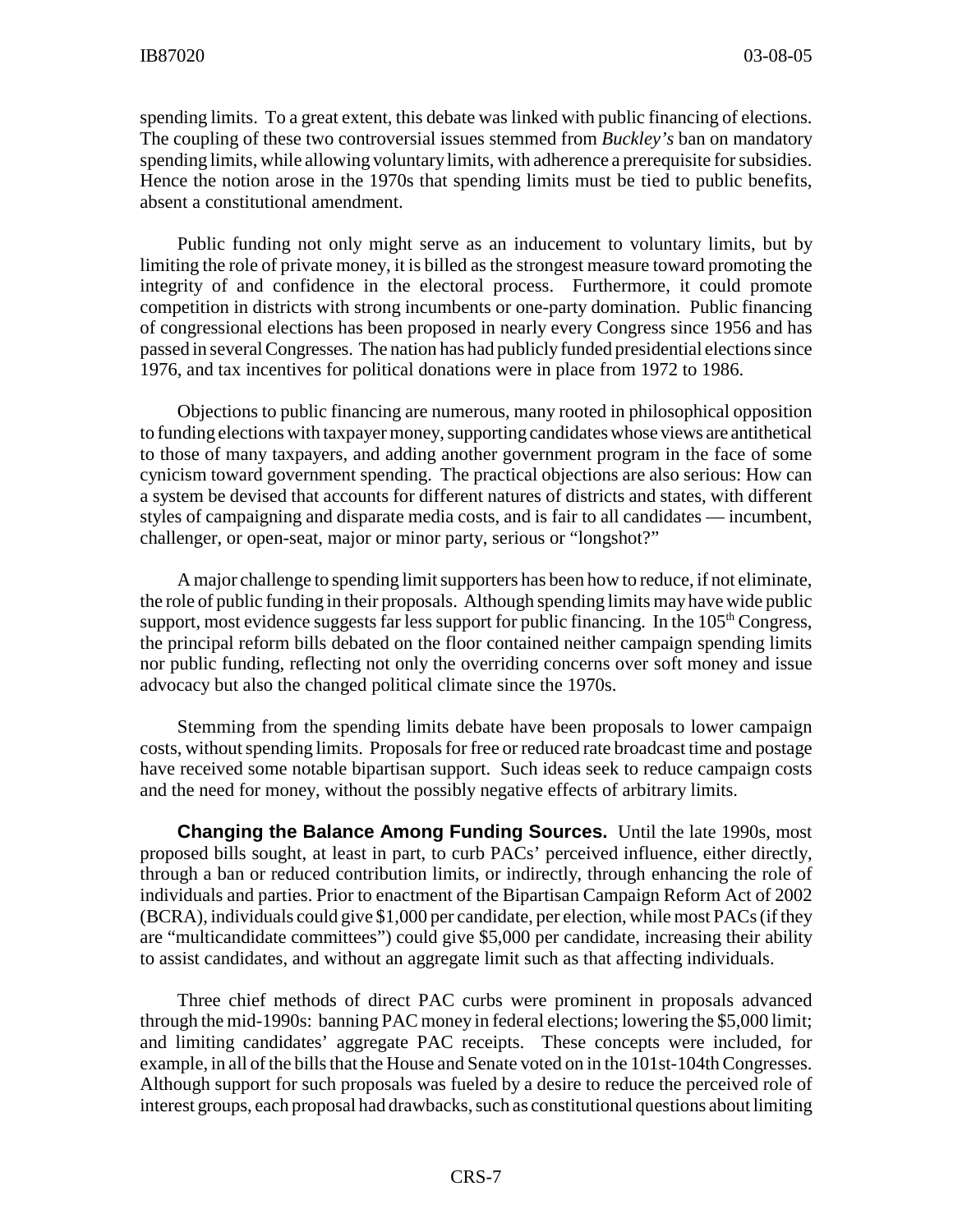speech and association rights and the more practical concern over devaluation of the \$5,000 limit by inflation since it was set in 1974.

Yet another concern raised during that period was the potential encouragement for interest groups to shift resources to "independent" activities, which are less accountable to voters and more troublesome for candidates in framing the debate. Furthermore, independent advertisements were often marked by negativity and invective. If such prospects gave pause to lawmakers during the 1980s, the surge of financial activity outside the framework of federal election law since 1996 has largely dampened attempts to further limit PACs. The major reform bills in the  $105<sup>th</sup> - 107<sup>th</sup>$  Congresses contained no further PAC restrictions.

Partly because of this problem, both before and after 1996, many have looked to more indirect ways to curb PACs and interest groups, such as raising limits on individual or party donations to candidates. These increases have also been proposed on a contingency basis to offset such other sources as wealthy candidates spending large personal sums on their campaigns. As enacted in 2002, BCRA provided both for higher individual contribution limits in general and provisional increases in both individual and party limits to assist candidates opposed by free-spending, wealthy opponents. While higher limits might counterbalance PACs and other groups and offset effects of inflation, opponents observed that few Americans could afford to give even \$1,000, raising age-old concerns about "fat cat" contributors.

House Republicans have pushed to boost the role of individuals in candidates' states or districts, to increase ties between Members and constituents. By requiring a majority of funds to come from the state or district (or prohibiting out-of-state funds), supporters expect to indirectly curb PACs, typically perceived as out-of-state, or Washington, influences.

Support also exists for increasing or removing party contribution and coordinated expenditure limits, based on the notions that the party role can be maximized without leading to influence peddling and on strengthening party ties to facilitate effective policymaking. Opponents note that many of the prominent allegations in 1996 involved party-raised funds.

**Promoting Electoral Competition.** Proposals to reduce campaign costs without establishing expenditure limits are linked to broader concerns about electoral competition. Political scientists tend to view spending limits as giving an advantage to incumbents, who begin with high name recognition and perquisites of office (e.g., staff, newsletters). Challengers often spend money just to build name recognition. Limits, unless high, may augment an institutional bias against challengers or unknown candidates. (Conversely, public funding could help challengers to compete with well-funded incumbents.)

Many of those concerned about electoral competition consequently have opposed spending limits, although they are philosophically opposed to public funding. These individuals tend to favor more "benign" forms of regulation, such as allowing higher limits on party contributions to challengers in early stages, or, generally, allowing greater latitude in challengers' ability to raise needed funds. At the very least, these individuals insist that changes not be made that, in their view, exacerbate perceived problems.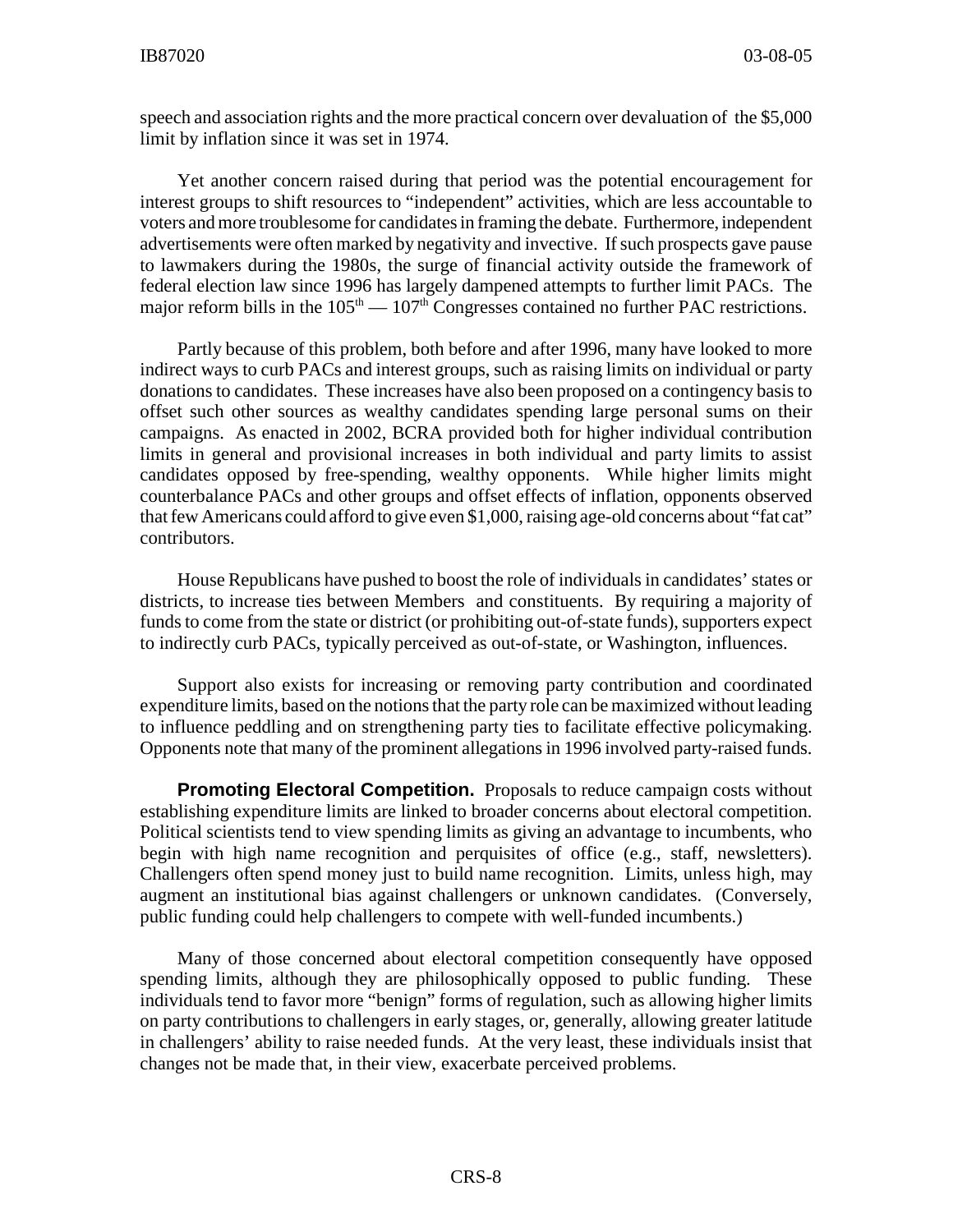#### **Congressional Efforts to Close Perceived Loopholes in Federal Election Law**

Proposals have increasingly addressed perceived loopholes in the FECA, and indeed this area was the primary focus of recent reform efforts, culminating in enactment of BCRA in the  $107<sup>th</sup>$  Congress. This debate underscored a basic philosophical difference between those who favored and opposed government regulation of campaign finances. Opponents said that regulation invited attempts at subterfuge, that interested money would always find its way into elections, and that the most one could do was see that it is disclosed. Proponents argued that while it was hard to restrict money, it was a worthwhile goal, hence one ought to periodically fine-tune the law to correct "unforeseen consequences." Proposed "remedies" stemmed from the latter view, i.e., curtail the practices as they arise.

**Bundling.** Most proposals in this area, which has been less an issue now than in prior years, would count contributions raised by an intermediary toward both the donor's and intermediary's limit. Hence, an agent who had reached the limit could not raise additional funds for that candidate. Proposals differ as to specific agents who could continue this practice (e.g., whether to ban bundling by party committees or by all PACs).

**Independent Expenditures.** Short of a constitutional amendment to allow mandatory limits on campaign spending (as the Senate debated in 1988, 1995, 1997, 2000, and 2001), most proposals have aimed to promote accountability. They have sought to prevent indirect consultation with candidates and to ensure that the public knows these efforts are not sanctioned by candidates. Many bills have sought to tighten definitions of *independent expenditure* and *consultation* and to require more prominent disclaimers on ads. Many spending limits/ benefits bills have provided subsidies so those attacked in such ads may adequately respond.

**Soft Money.** This issue was one of the key issues addressed by BCRA. Title I provided that national parties and federal candidates or officials, and entities they directly or indirectly establish, finance, maintain, or control, may not solicit, receive, direct, transfer, or spend funds not raised under the limits, prohibitions, and reporting requirements of federal law (i.e., soft money). State and local political parties, and entities they directly or indirectly establish, finance, maintain, or control, may not spend soft money on "federal election activities." The act's so-called Levin amendment, however, allowed for some use of soft money under certain conditions for specified grassroots activities by state and local parties.

**Issue Advocacy.** The other key issue addressed by BCRA pertained to issue advocacy. The challenge to Congress in addressing this practice, a form of soft money, involved broadening the definition of what constituted federal election-related spending. A 1995 FEC regulation had offered such a definition, using a "reasonable person" standard, but this was struck down by a 1st Circuit federal court in 1996; this decision was later upheld by an appeals court but was at variance with an earlier  $9<sup>th</sup>$  Circuit ruling. The FEC was reluctant to enforce the regulation pending further judicial or legislative action. Earlier versions of what became BCRA (the Shays-Meehan bill, as passed in the  $105<sup>th</sup>$  and  $106<sup>th</sup>$ Congresses) sought to codify a definition of "express advocacy" that allowed a communication to be considered as a whole, in context of such external events as timing, to determine if it was election-related. In the final analysis, however, BCRA adopted a narrower approach, in large measure to enhance its chances of withstanding judicial scrutiny,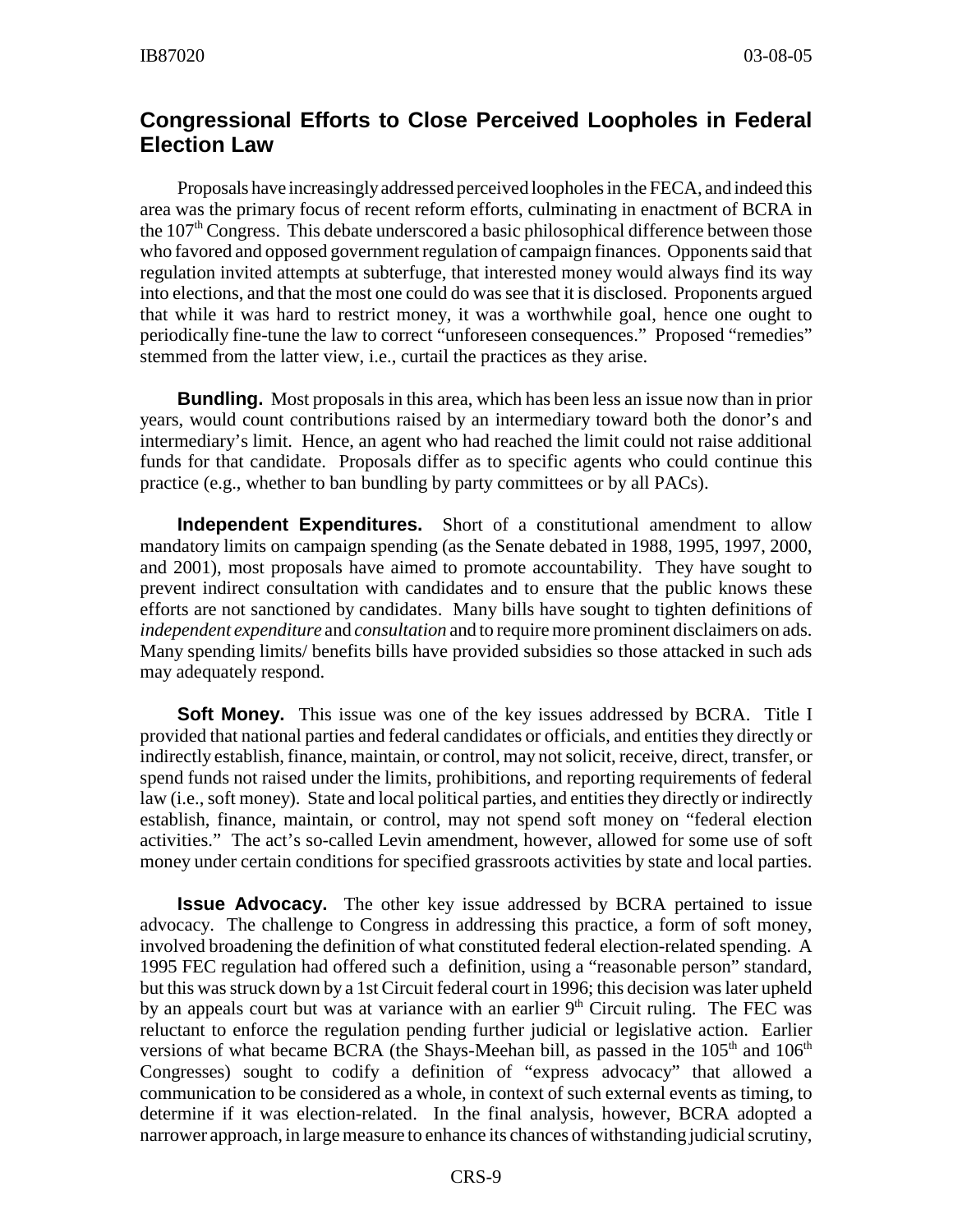by incorporating into Title II language initially proposed by Senators Snowe and Jeffords. This title regulates election-related issue advocacy by creating a new term in federal election law, *electioneering communications* — political advertisements that refer to clearly identified federal candidates, broadcast within 30 days of a primary or 60 days of a general election. Generally, they may not be funded from union or corporate treasuries, and disbursements of over \$10,000 and donors of \$1,000 or more must be disclosed.

**527 Activity.** Efforts to address the activity of 527 political organizations that is outside the regulatory framework of federal election law are underway on several fronts: in the courts, the FEC, and in Congress. Thus far, one legislative proposal has emerged measure to apply federal election law regulation to such groups involved in federal electionrelated activities, offered near the end of the 108<sup>th</sup> Congress by BCRA sponsors as the 527 Reform Act of 2004 (H.R. 5127 and S. 2828). That measure would add to the definition of *political committee* that its major purpose be the nomination or election of one or more candidates and declare that political organizations under section 527 of Internal Revenue Code have the major purpose of influencing elections unless they have annual receipts of less than \$25,000 or are exclusively devoted to non-federal elections (or are state or local party committees). Those exemptions would not apply if the 527 spends money for public communications that promote, support, attack, or oppose a clearly identified federal candidate in that election cycle. Sponsors have indicated their intentions to offer the measure early in the  $109<sup>th</sup>$  Congress as well.

### **Legislative Action in Congress**

Congress' consideration of campaign finance reform has steadily increased since 1986, when the Senate passed the PAC-limiting Boren-Goldwater Amendment, marking the first campaign finance vote in either house since 1979 (no vote was taken on the underlying bill).

With Senate control shifting to Democrats in 1986, each of the next four Congresses saw intensified activity, based on Democratic-leadership bills with voluntary spending limits combined with inducements to participation, such as public subsidies or cost-reduction benefits. In the 100<sup>th</sup> Congress, Senate Democrats were blocked by a Republican filibuster. In the  $101<sup>st</sup>$  -  $103<sup>rd</sup>$  Congresses, the House and Senate each passed comprehensive bills based on spending limits and public benefits; the bills were not reconciled in the  $101<sup>st</sup>$  or  $103<sup>rd</sup>$ , while a conference version achieved in the  $102<sup>nd</sup>$  was vetoed by President Bush.

With Republicans assuming control in the 104<sup>th</sup> Congress, neither chamber passed a reform bill. A bipartisan bill based on previous Democratic-leadership bills was blocked by filibuster in the Senate, while both Republican- and Democratic-leadership bills — with starkly different approaches — failed to pass in the House.

In the 105<sup>th</sup> Congress, reform supporters succeeded in passing the Shays-Meehan bill in the House (H.R. 2183, as amended). Senate sponsors of its companion McCain-Feingold measure (S. 25, as revised) failed on three occasions to break a filibuster in opposition, however, and no vote occurred on the bill.

In the  $106<sup>th</sup>$  Congress, the House again passed the Shays-Meehan bill (H.R. 417). Supporters of the companion McCain-Feingold bill initially introduced S. 26, much the same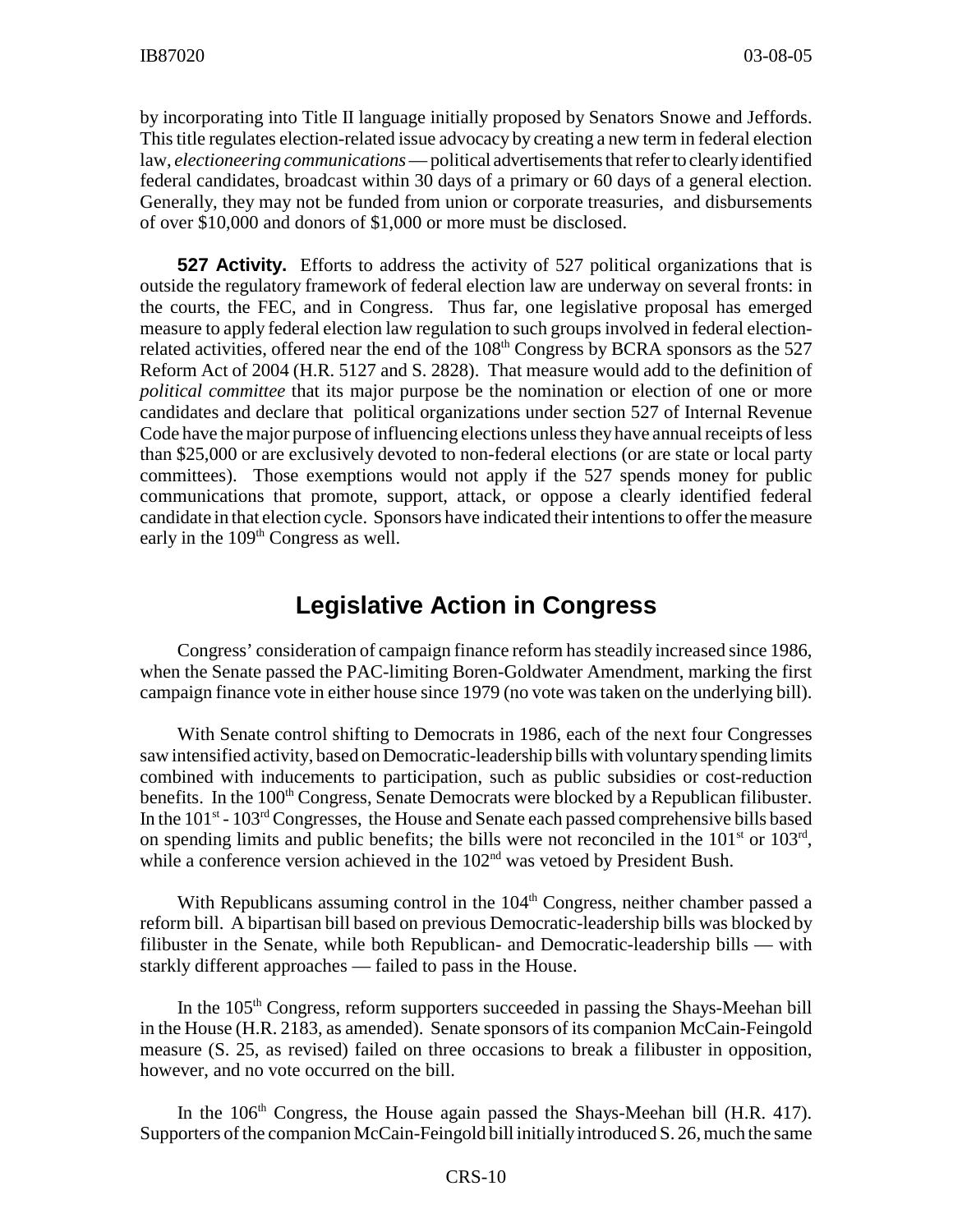bill as its final version in the  $105<sup>th</sup> Congress$ . They later introduced a much narrower version (S. 1593), focusing largely on party soft money but dropping the issue advocacy and other provisions. This version was debated in October 1999 but failed to break a filibuster in opposition. Reform supporters succeeded, however, in enacting legislation to require disclosure by tax-exempt political organizations under Section 527 of the Internal Revenue Code.

In the  $107<sup>th</sup>$  Congress, the long stalemate over campaign finance reform was broken when Congress enacted the Bipartisan Campaign Reform Act of 2002 (BCRA). The Senate passed S. 27 (McCain-Feingold) on April 2, 2001 by a vote of 59-41, following a two-week debate which added 22 amendments on the floor and rejected 16 others. The Senate also defeated S.J.Res. 4 (Hollings-Specter), a constitutional amendment to allow mandatory campaign spending limits, by a 40-56 vote on March 26, 2001. While Senate passage marked a major breakthrough, the measure appeared to be stalled in the House in 2001, when the House rejected (by 203-228) the proposed rule for consideration on July 12. Supporters of Shays-Meehan filed a discharge petition to force reconsideration and, on January 24, 2002, secured the last four needed signatures. On February 13, 2002, the House passed H.R. 2356 (Shays-Meehan) by a 240-189 vote, after including four perfecting amendments and rejecting two substitute and eight perfecting amendments. On March 20, the Senate passed H.R. 2356 by a 60-40 vote, and President Bush signed the measure into law on March 27, as P.L. 107- 155. In a related action, Congress enacted P.L. 107-276, to relieve 527 tax-exempt political organizations that operate at the state and local levels from reporting requirements enacted by Congress in 2000 and to improve IRS dissemination of federally-filed reports under that law.

### **108th Congress**

As the  $108<sup>th</sup>$  Congress began, the political community was adjusting to the new law that took effect on November 6, 2002, while carefully watching the courts for their rulings on the new Act's constitutionality. Supporters of that act are continuing their efforts in this Congress through such initiatives as replacing the Federal Election Commission with a new enforcement agency, providing political candidates and parties with broadcast time for free or at reduced rates, and reforming the public funding system in presidential elections. In all, 30 bills were introduced in the  $108<sup>th</sup>$  Congress (21 in the House and nine in the Senate) to further change the nation's campaign finance laws.

On May 2, 2003, the U.S. District Court for the District of Columbia issued its opinion in McConnell v. FEC (Civ. No. 02-582). The three-judge panel struck down the blanket prohibition on the raising of soft money by national parties and the use of soft money by state and local parties, but retained the ban only for public communications that mention clearly identified federal candidates. The panel also retained the prohibition on the raising of soft money by federal candidates and officials. Regarding electioneering communications, the panel struck down the regulation of all broadcast ads that refer to a clearly identified federal candidate in the last 30 days of a primary or 60 days of a general election, but upheld a portion of the secondary definition of electioneering communication, thus allowing regulation of advertisements that support or oppose federal candidates, regardless of when they are disseminated.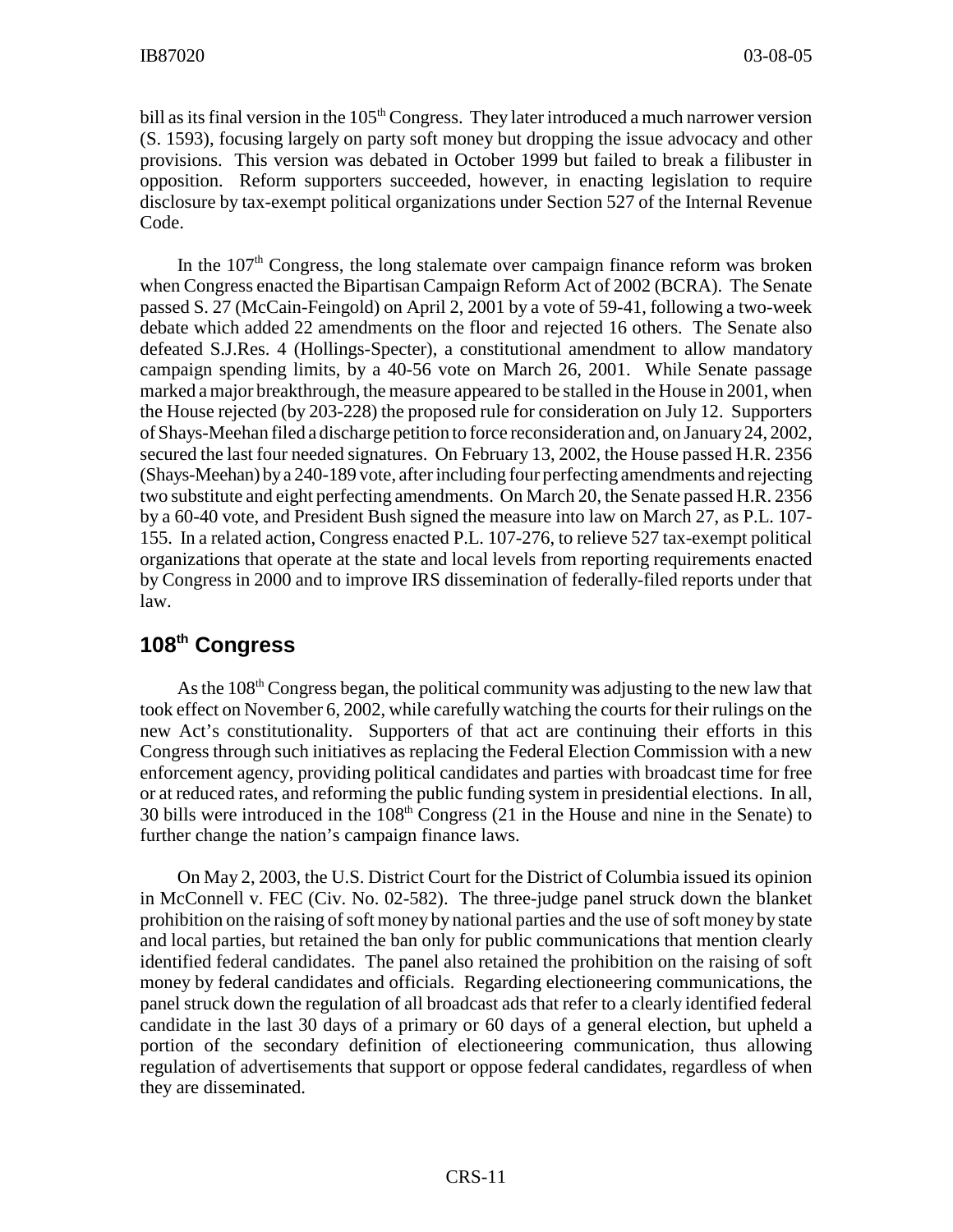On May 19, 2003, the District Court issued a stay to its May 2 ruling, thus keeping the Bipartisan Campaign Reform Act of 2002 in effect as enacted, pending review by the Supreme Court, which held oral arguments on September 8, 2003. On December 10, 2003, the Supreme Court, in *McConnell v. FEC*, upheld the constitutionality of key provisions of BCRA, dealing with soft money and electioneering communications.

The House Administration Committee has begun an examination of the role of taxexempt 527 political organizations since enactment of the Bipartisan Campaign Reform Act of 2002. On November 20, 2003, the Committee authorized its Chairman to issue subpoenas to compel testimony from several groups that had declined to testify in its scheduled hearing that day. On May 20, 2004, the Committee held an oversight hearing on the FEC and the 527 rulemaking process. That hearing was prompted by the agency's May 13 postponement of a decision on a proposed regulation to redefine "political committee" in a way that would include activity by many 527 groups currently in operation. The 527 issue was also addressed on March 10 at a hearing by the Senate Rules and Administration Committee, which, on July 14, also held an oversight hearing on the FEC. On September 22, 2004, supporters of BCRA introduced legislation (H.R. 5127 and S. 2828) to apply federal election law regulation to such groups involved in federal election-related activities.

## **109th Congress**

In the wake of the 2004 elections, when more than \$400 million was raised and spent by 527 organizations outside of federal election law regulation, the  $109<sup>th</sup>$  Congress plans to examine the role of 527 groups in federal elections. The Senate Rules and Administration Committee held a hearing March 8, focused on S. 271 (McCain-Feingold-Lott), a bill to require 527s involved in federal elections comply fully with federal election law. Chairman Lott indicated the Committee would proceed to a mark-up of the bill by sometime in April. In the House, Chairman Robert Ney has said that the House Administration Committee will also examine the 527 issue in this Congress. As of March 7, 2005, 15 bills (14 in the House and one in the Senate) have been introduced in the  $109<sup>th</sup>$  Congress to change federal campaign finance law.

#### **LEGISLATION**

**S. 271 (McCain-Feingold-Lott) — 527 Reform Act of 2005.** Includes in the definition of *political committee* any 527 organization, unless it (1) has annual gross receipts of less than \$25,000, (2) is a state or local party committee or a political committee of a state or local candidate, (3) is exclusively devoted to non-federal elections or non-election activity, or (4) exists solely to pay certain administrative expenses or expenses of a qualified newsletter; the last two exemptions do not apply if the 527 spends money for public communications that promote, support, attack, or oppose a clearly identified federal candidate within one year of the general election in which that candidate is seeking office or for any voter registration or mobilization effort in connection with an election in which a candidate for federal office is on the ballot; requires political committees (but not candidate or party committees) that make disbursements for voter mobilization activities or public communications that affect both federal and non-federal elections to generally use at least 50% hard money from federal accounts to finance such activities (but requires that 100% of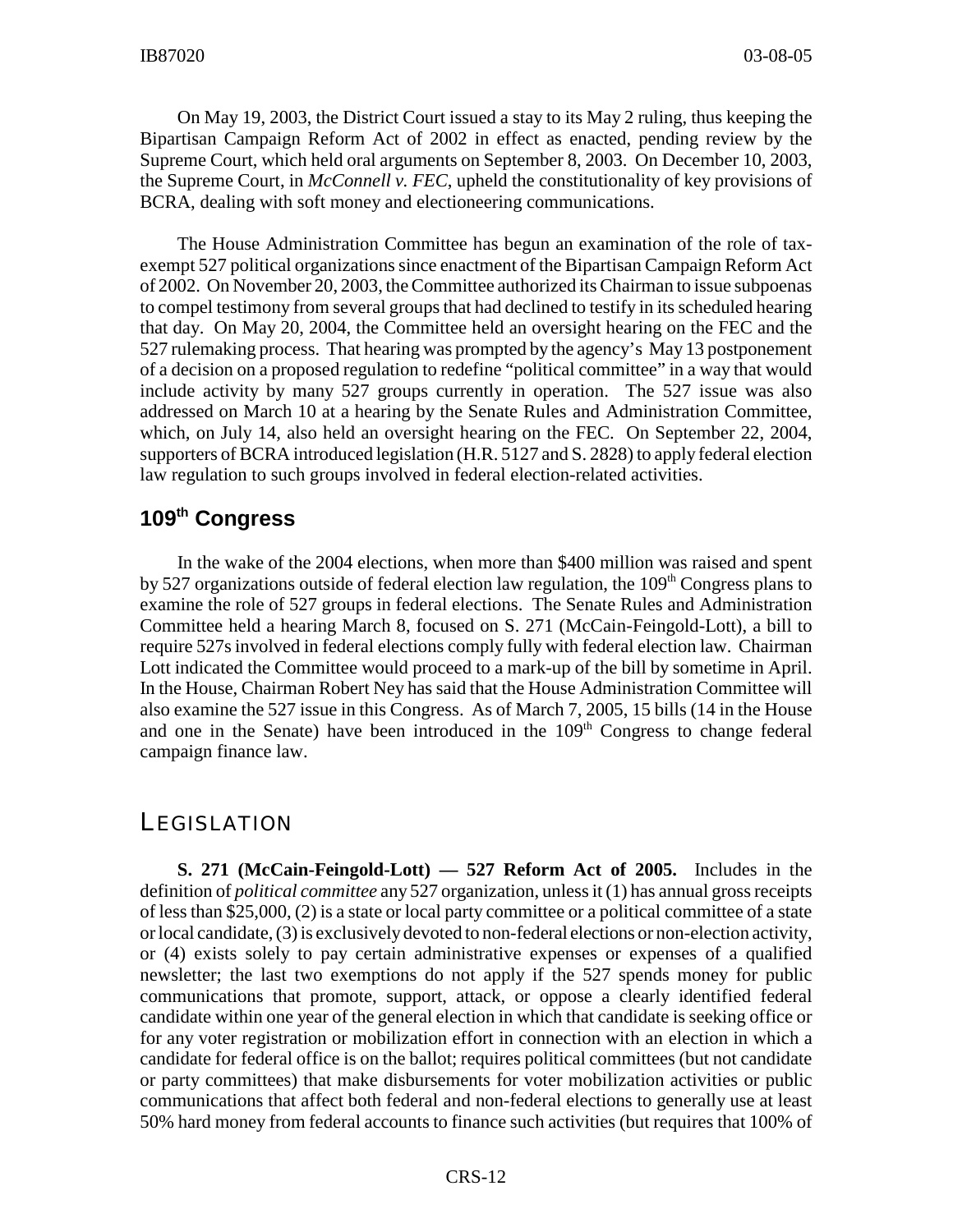public communications and voter drive activities that refer to only federal candidates be financed with hard money from a federal account, regardless of whether communication refers to a political party); allows contributions to non-federal accounts making allocations under this provision only by individuals in amounts of up to \$25,000 per year; states that this Act shall have no bearing on FEC regulations, on any definitions of political organizations in Internal Revenue Code, or on any determination of whether a 501(c) tax-exempt organization may be a political committee under the FECA; provides special expedited judicial review procedures, similar to those in BCRA, for a challenge to the Act on constitutional grounds, and allows any Member to bring or intervene in any such case. Introduced February 2, 2005, referred to Committee on Rules and Administration.

#### **H.R. 513 (Shays-Meehan) — 527 Reform Act of 2005**

Identical to S. 271. Introduced February 2, 2005; referred to Committee on House Administration.

## FOR ADDITIONAL READING

#### **CRS Issue Briefs**

CRS Issue Brief IB98025. *Campaign Finance: Constitutional and Legal Issues of Soft Money,* by L. Paige Whitaker.

#### **CRS Reports**

- CRS Report RL31402. *Bipartisan Campaign Reform Act of 2002: Summary and Comparison with Previous Law*, by Joseph E. Cantor and L. Paige Whitaker.
- CRS Report RS21511. *Campaign Finance: Brief Overview of McConnell v. FEC*, by L. Paige Whitaker.
- CRS Report 97-1040. *Campaign Financing: Highlights and Chronology of Current Federal Law*, by Joseph E. Cantor.
- CRS Report RS21693. *Campaign Finance Law: The Supreme Court Upholds Key Provisions of BCRA in McConnell v. FEC*, by L. Paige Whitaker.
- CRS Report RL32650. *Campaign Finance Legislation in the 108th Congress*, by Joseph E. Cantor.
- CRS Report 98-282. *Campaign Finance Reform: A Legal Analysis of Issue and Express Advocacy,* by L. Paige Whitaker.
- CRS Report RL30669. *Campaign Finance Regulation Under the First Amendment: Buckley v. Valeo and its Supreme Court Progeny,* by L. Paige Whitaker and Christopher A. Jennings.